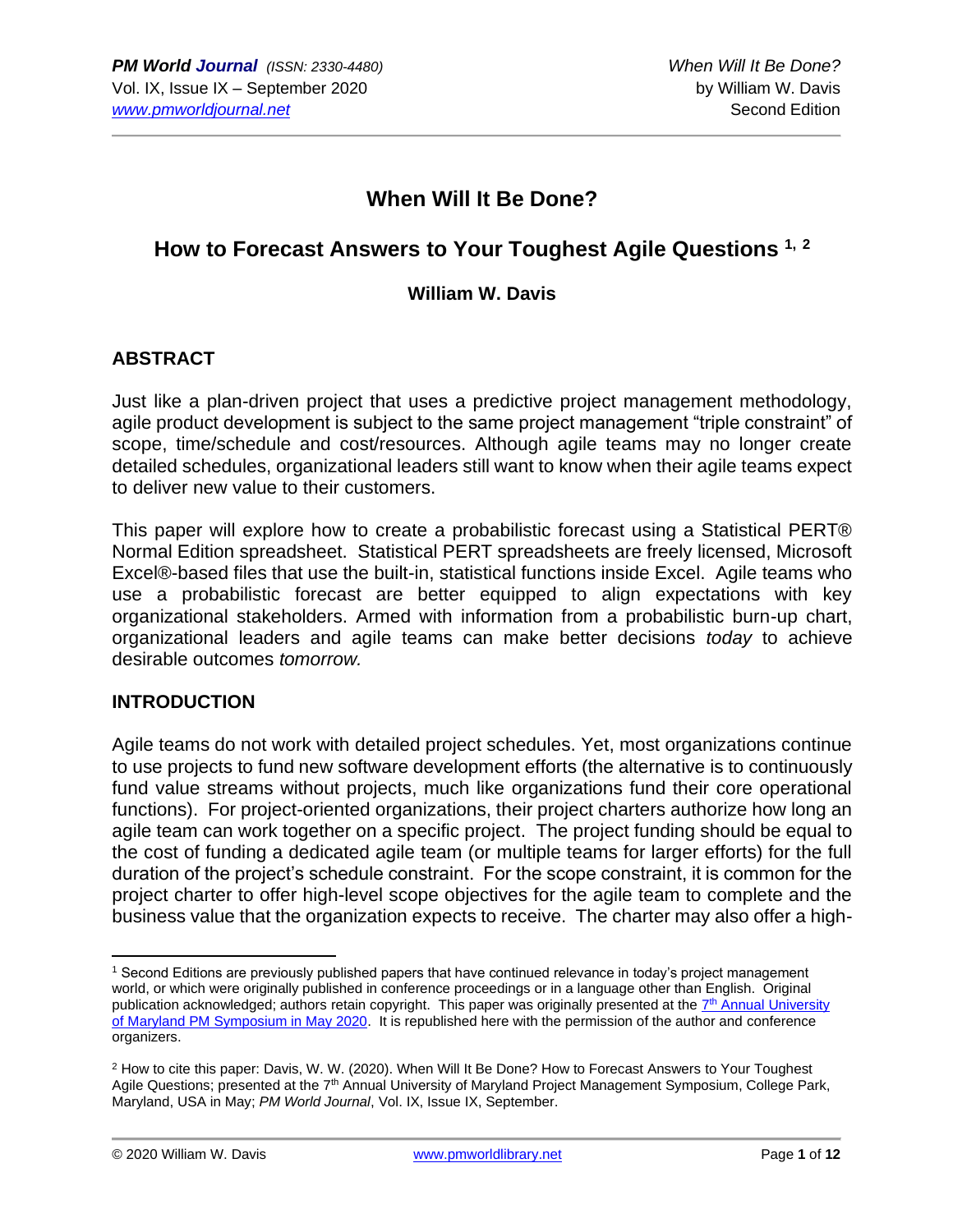level release plan or key milestones for expected delivery cycles, but these are often little more than guesswork on the part of those who drafted the charter.

Agile teams are (usually) long-lived teams and not subject to the same kinds of fluctuations in team member participation as project teams working on traditional, so-called "waterfall" projects. Agile teams, ideally, have all the skills necessary to plan, design, create, test, and continuously deploy new software into their organization's production environment.

Therefore, two of three parts of project management's so-called "Triple Constraint" are well understood for endeavors using an agile approach for product development: the schedule and cost constraints. What is unknown to the agile team and the sponsoring organization is how much scope can be completed within the time and budget constraints imposed by the project charter.

Specifically, organizations using an agile approach to new development must answer these scope-related questions:

- When will the project's scope *really* be finished?
- When can new, major releases of the product be ready for production deployment?
- How much scope (that is, new and/or enhanced features and capabilities) can be delivered by a certain date?

Answering these questions is important to project sponsors and organizational executives. Executive leadership of an organization is accountable for how they use the organization's available project resources, especially their employees' time and effort.

To make informed decisions on which projects to fund (and not to fund) and which product features to pursue (and not to pursue), product owners, product managers, and organizational leaders must have enough information available to assess the expected return on investment for each project and each new product feature. To do that, they need agile teams to provide reliable estimates for how long they think they need to work together to convert ideas listed on a product backlog into working software.

By providing product owners, product managers, and organizational leaders with a delivery estimate, it is easy to compute how much each major product release may cost:

*Agile team weekly cost × Number of expected weeks to complete a product release*

Although the equation is simple, what is *not* simple is accurately estimating how long it will take an agile team to convert ideas on a product backlog into working software.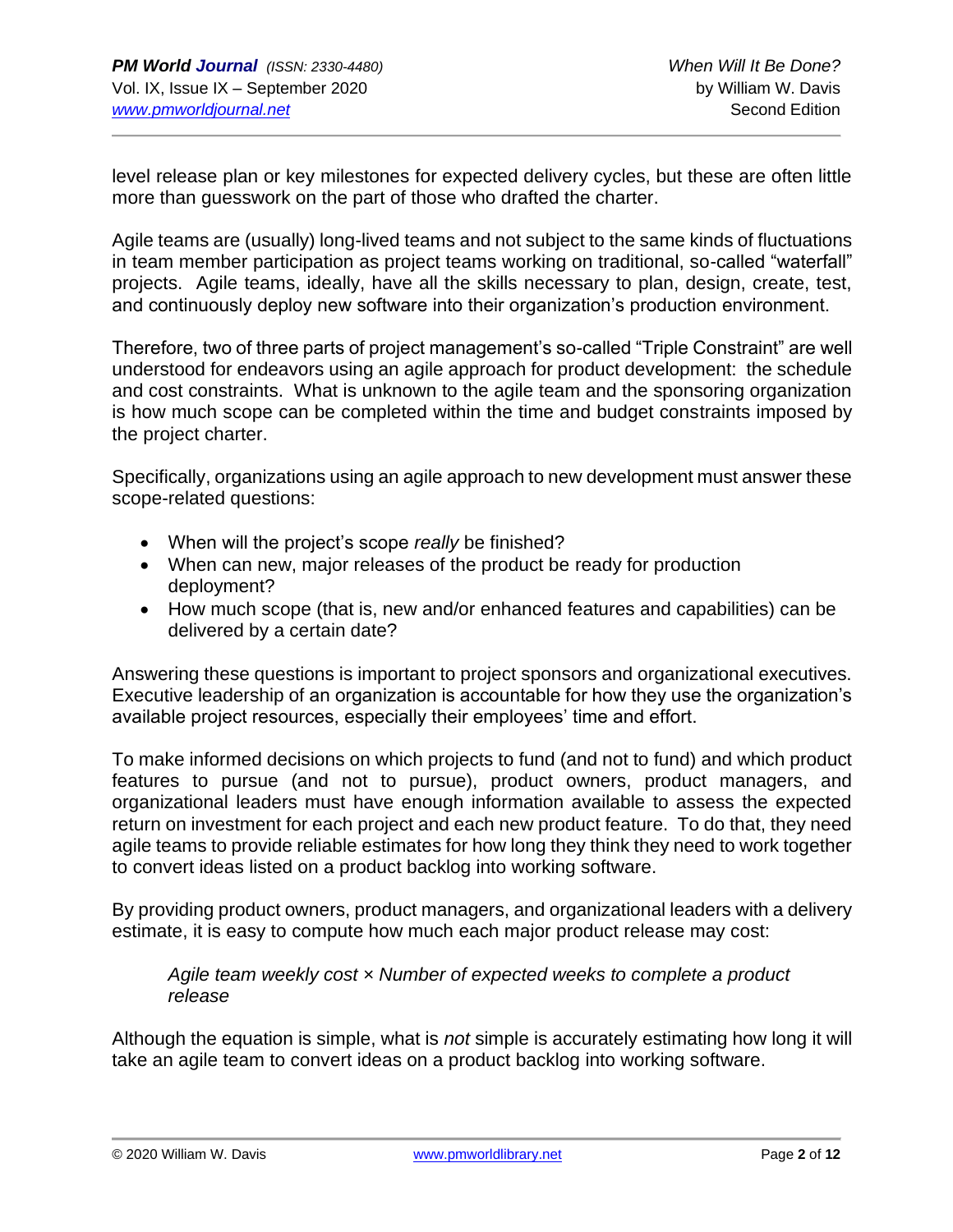This paper explores how to estimate when an agile team will complete new development efforts, whether that is an entire project or just a subset of the project's expected scope. Using the built-in statistical functions inside Microsoft Excel® and a freely licensed, prebuilt spreadsheet called Statistical PERT® Normal Edition<sup>3</sup>, an agile team can create product development forecasts that align delivery date expectations with product owners and other key stakeholders. These forecasts inform organizational decision-makers so they can make better decisions earlier to achieve desirable future outcomes.

#### **ESTIMATING, PREDICTING, AND FORECASTING**

In his book, *Upgrading Leadership's Crystal Ball,* healthcare economist and futurist, Dr. Jeffrey C. Bauer, makes a distinction between a **prediction** and a **forecast**. According to Dr. Bauer, these distinctions are highly relevant to business decision-makers who must make informed trade-offs about which opportunities to pursue—and which not to pursue.

Dr. Bauer offers that a *prediction* is "a specific estimate of the expected value of a key variable at a future point in time" (Bauer, 2017, pg. 4). He explains that a *forecast* is "an estimate of the probabilities of the possibilities for a key variable at a future point in time" (Bauer, 2017, pg. 4).

Note that Dr. Bauer uses the word "estimate" in both definitions. The Merriam-Webster dictionary defines an estimate as, "a rough or approximate calculation" or "a numerical value obtained from a statistical sample and assigned to a population parameter" (Estimate, n.a.).

A quick search on the Internet reveals that *estimate, prediction,* and *forecast* are variously defined, sometimes used interchangeably, and can differ from Dr. Bauer's definitions. However, it is possible to simplify Dr. Bauer's definitions without losing their distinctive appeal and develop accessible definitions for *estimate, prediction,* and *forecast.*

For the purposes of this white paper, an *estimate* is, simply, **somebody's idea about the true value of something unknown**. In the context of project management and agile product development, what is unknown is how long an agile team will work together to create working software out of the product owner's wish-list items appearing on the team's product backlog. If an agile team can estimate how long it might take to convert product backlog items into working software, the cost of that effort is simply the result of multiplying the team's weekly burn-rate (that is, the cost it takes to fund the agile team's working together for a week) with the number of expected weeks it will take to achieve some desirable objective, like completing a major, new feature request.

<sup>3</sup> Statistical PERT® spreadsheets are freely licensed and available at [https://www.StatisticalPERT.com](https://www.statisticalpert.com/)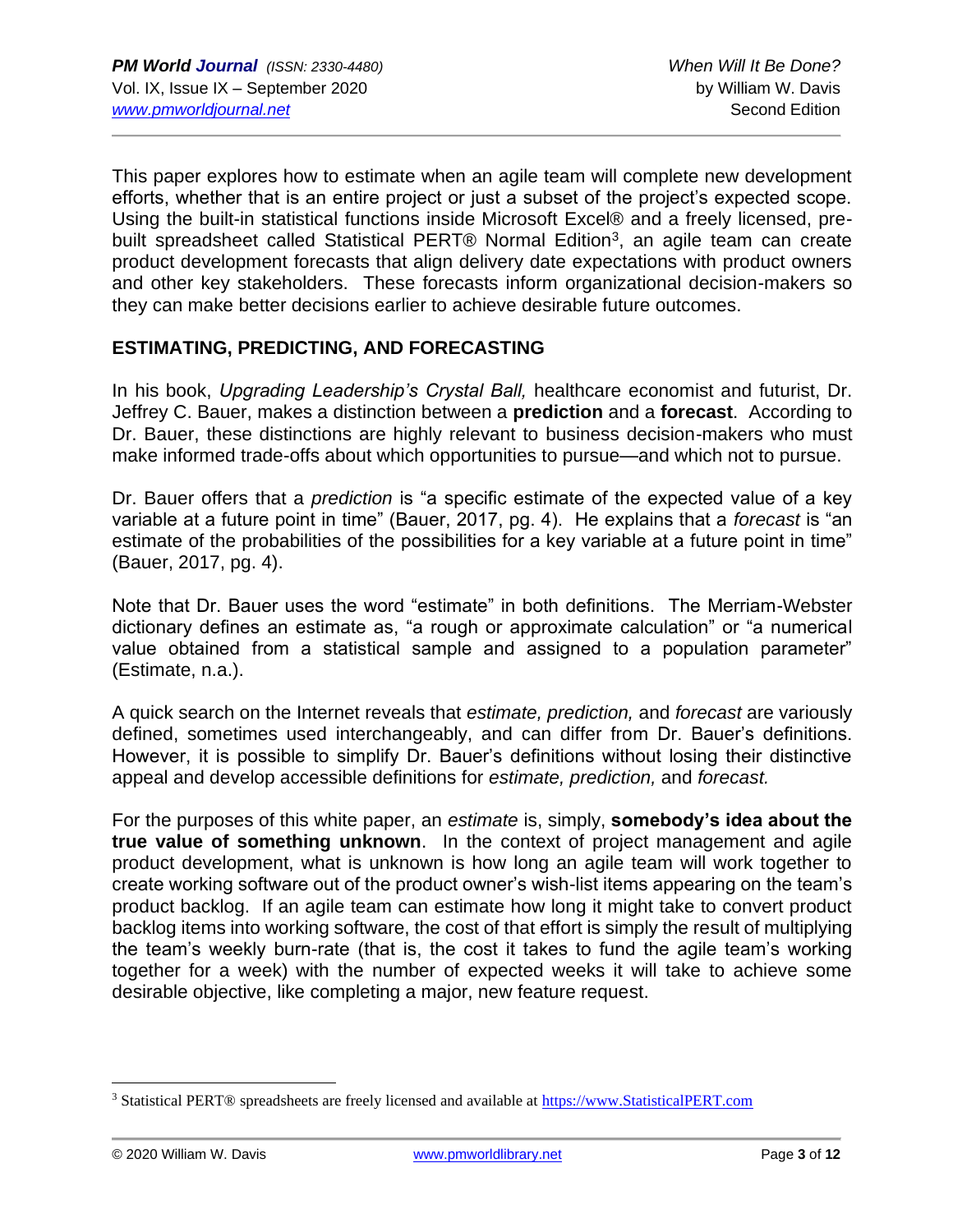Similarly, a *prediction* is **somebody's** *single* **idea about the true value of something unknown**. This is a *deterministic* estimate because it represents just one possible outcome (usually the expected or most likely outcome).

Finally, a *forecast* is **somebody's** *varied* **idea about the true value of something unknown**. A forecast varies in the *possibilities* of what may occur and their respective *probabilities* of occurrence.

Most often, estimates of the future are created as deterministic estimates—single-value predictions of the future. But predictions of the future have two severe drawbacks. Firstly, a predicted value does not indicate how likely the prediction is. There is no sense of certainty or uncertainty about the prediction because it is only a single value with no corresponding probability of occurrence. Secondly, a predicted value does not reveal other possible outcomes. There is no sense of variation of alternate possible outcomes.

Without understanding the sense of certainty and uncertainty about project predictions, and without knowing the span of other possible outcomes that might occur, key stakeholders and agile teams cannot be well-aligned. Decision-makers who evaluate predicted values risk making poor decisions by not recognizing the complexity and uncertainty with creating new product features and the level of effort it may take to create new solutions.

Rather than share predictions with key stakeholders, agile teams can learn to forecast uncertain future outcomes. By sharing their forecasts with organizational leaders, agile teams can effectively convey their sense of risk, uncertainty, complexity, and required effort to convert product backlog items into working software.

# **METHODS OF ESTIMATING PRODUCT BACKLOG ITEMS**

Agile teams commonly use relative sizing called *story point estimation* to estimate product backlog items. Large product backlog items which are too big to bring into the team's next iteration are called "epics." Smaller product backlog items that comfortably fit into the team's iteration are usually called "user stories." An "epic" is simply a too-big user story that, at the right time, must be decomposed into smaller user stories.

Another way to estimate product backlog items is not to estimate them all. Instead, some agile teams simply decompose "epics" into roughly the same-sized "user stories" before they begin working on them. Then, at the end of an iteration, they count the number of completed user stories. By knowing about how many same-sized "user stories" they can complete each iteration, these agile teams can estimate future performance by estimating how many decomposed user stories are represented on their product backlog.

It is beyond the scope of this white paper to analyze how teams estimate their product backlog items. Irrespective of how they estimate their work, they need a way to create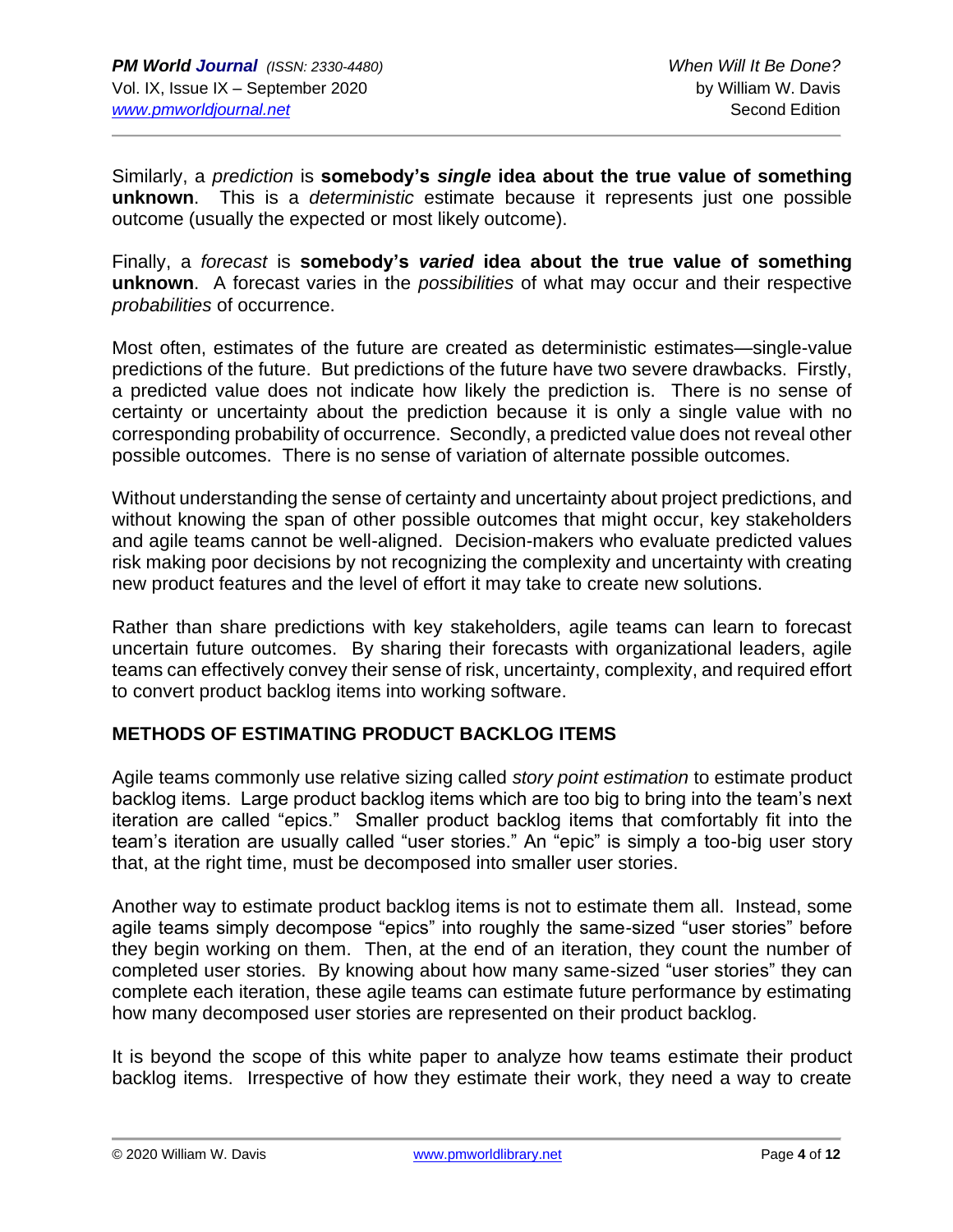projections—forecasts, in particular—to answer scope-related questions from key stakeholders. This paper will use *story point estimates* for all examples, but the technique in this paper works equally well using other estimation approaches, like *user story counts*.

Once an agile project has begun, a product owner populates the product backlog with ideas for a new or enhanced product. The agile team works together to understand these feature requests. Once understood, the team can use whatever estimation method they choose.

Rather than decomposing all their work up-front, an agile team is content to use roughorder-of-magnitude estimates for their epics. They will only decompose high priority product backlog items on which they expect to work in the next iteration or two. Once they have estimated all the known work in the product backlog (epics and decomposed user stories), they are in position to do release forecasting.

#### **STATISTICAL PERT® NORMAL EDITION**

Statistical PERT® Normal Edition is a freely licensed spreadsheet file that uses the built-in statistical functions inside Microsoft Excel®. Statistical PERT spreadsheets are free to download, use, modify, and share with others under the terms of the GNU General Public License, a copyleft license agreement created by the Free Software Foundation (Free Software Foundation, 2007).

Using Statistical PERT—SPERT® for short—an agile team can answer many questions by forecasting answers to them. SPERT does not use Monte Carlo simulation to create forecast results. Instead, SPERT spreadsheets model uncertainties with bell-shaped risk properties using Excel's built-in statistical functions, like the NORM.DIST (normal distribution) and NORM.INV (normal inverse) functions.

#### **WHEN WILL THE PROJECT SCOPE REALLY BE FINISHED?**

There are several ways SPERT users can forecast an answer to the question, "When will the project scope *really* be finished?" One way is to use the "Agile Forecast" worksheet (one of several worksheets inside a SPERT workbook). Using this worksheet, an agile team can express a three-point estimate (minimum, most likely, maximum) for how much work they can complete in a sprint or iteration using the team's preferred estimation unitof-measure.

The unit-of-measure the team uses to estimate items on their product backlog does not matter. The team can estimate using story points, user story count, number of workdays or hours, or some other unit-of-measure to assess the work effort, complexity, and uncertainty represented by their product backlog items.

To create a project finish date forecast, an agile team must know the following: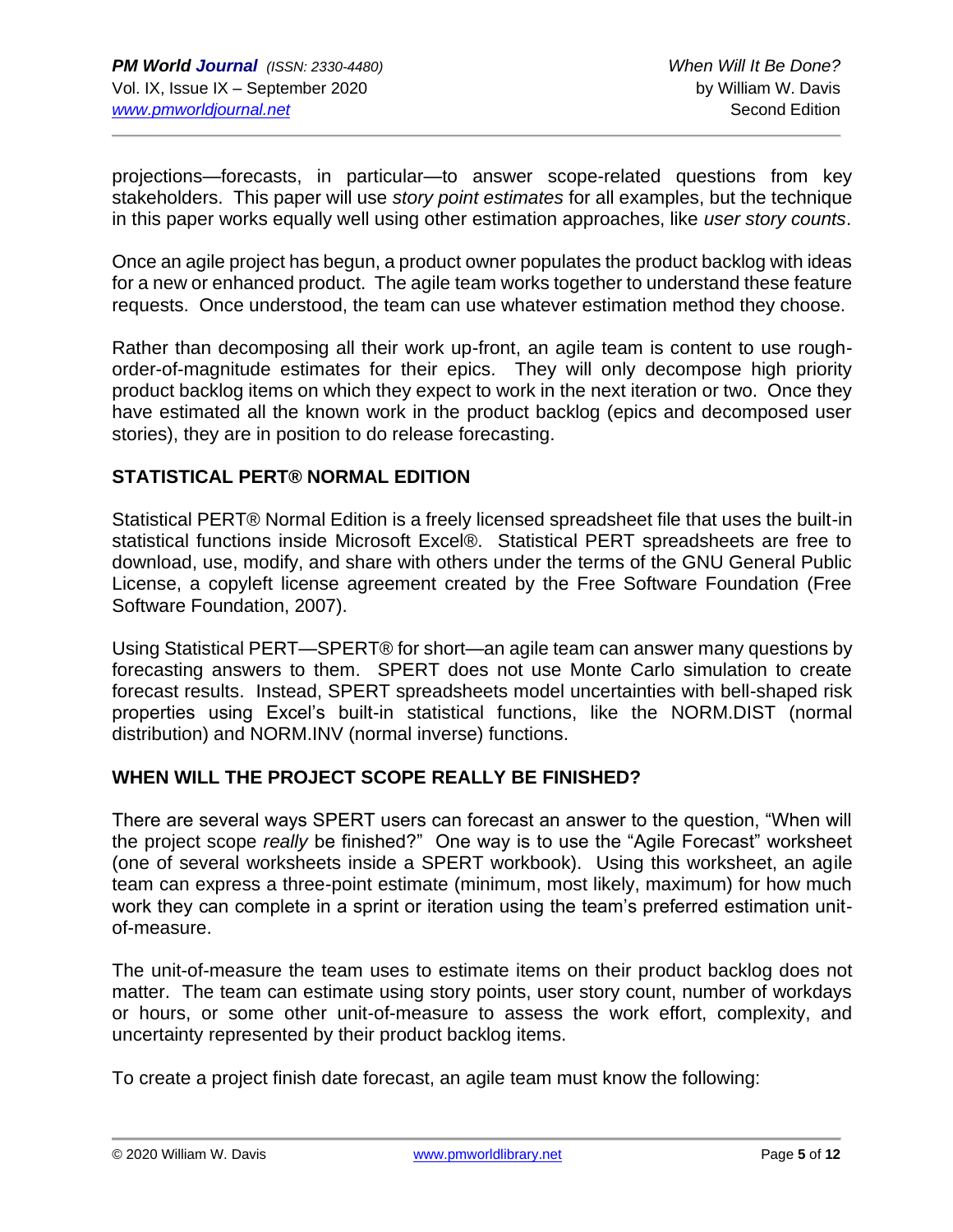- The **starting date** for their project (or product release)
- The **number of weeks in their sprint** or iteration planning cycle
- Their **velocity**, which is an average number of what the team can complete in each sprint or iteration planning cycle, expressed using the team's unit-of-measure
- A **subjective judgment** about *how likely* the most likely outcome (that is, their velocity) will occur in future iterations
- A **best-case scenario** for how much the team might possibly achieve in an iteration
- A **worst-case scenario** for how little the team might possibly achieve in an iteration
- The **total amount of work** represented on their product backlog for the whole project or just a subset of features needed for the next major product release

Once these inputs are added to the "Agile Forecast" worksheet, the forecaster can stipulate with what level of confidence they would like to calculate a finish date. Common choices are 10-25% probable to find an aggressive/optimistic finish date, 50% probable to find an expected finish date, and 75-90% probable to find a conservative/pessimistic finish date.

SPERT Normal Edition uses the normal (sometimes called Gaussian) probability distribution to represent the uncertain finish date for a project. Although the normal distribution may not be the best-fitting distribution, using the normal distribution has, in practice, served to fulfill the two main goals of estimating agile project uncertainties: align key stakeholder expectations and make good business decisions earlier.

Since the normal distribution is unbounded (that is, the probability distribution is distributed to infinity on both the left- and right-side of the probability distribution bell-curve, exceeding the boundaries specified by choosing minimum and maximum point-estimates), choosing forecast values should be at least 5% probable and no greater than 95% probable to minimize forecasting distortions from using the normal distribution to model bounded uncertainties.

Below, Figure 1 is an example of the SPERT Normal Edition's "Agile Forecast" worksheet. Using example data, the projected finish date for this project is November 2, 2020. The projected finish date is only 50% probable, meaning, that the true finish date for the project may finish on or before November 2; there is a 50% chance the true finish date will be after November 2.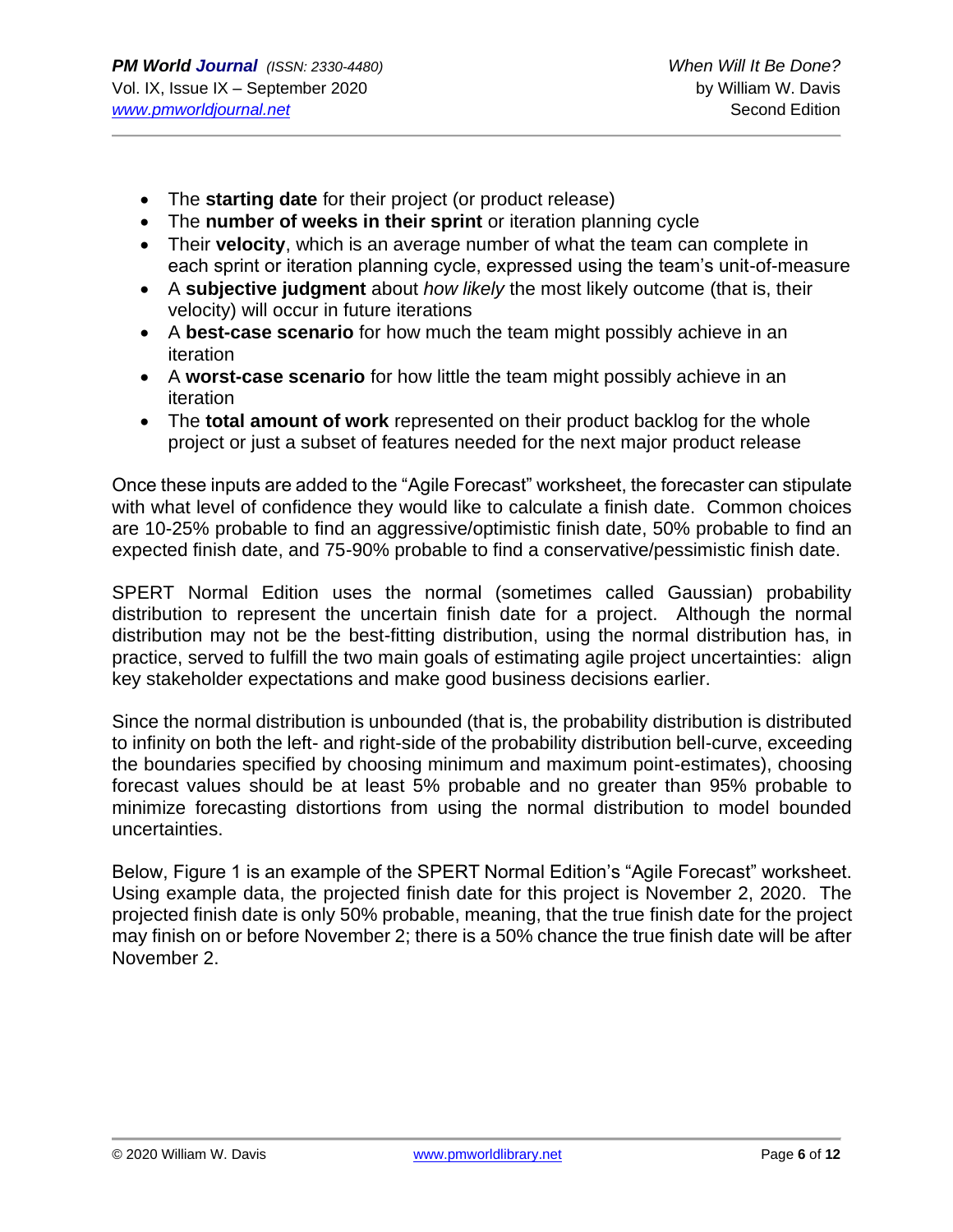| Statistical PERT <sup>®</sup> (SPERT <sup>®</sup> ) Normal Edition Agile Forecast |                   | Click for help                                                                         |  |  |
|-----------------------------------------------------------------------------------|-------------------|----------------------------------------------------------------------------------------|--|--|
|                                                                                   | <b>Scenario 1</b> |                                                                                        |  |  |
| The starting date for our next release is                                         | 6/1/2020          |                                                                                        |  |  |
| We'll use                                                                         | $\overline{2}$    | week sprints                                                                           |  |  |
| We'll most likely complete about                                                  | 18                | story points (or user stories or features) per sprint                                  |  |  |
| We have                                                                           | Medium confidence | that the most likely outcome will regularly occur                                      |  |  |
| In a worst-case scenario, we would complete only                                  | 10                | story points (or user stories or features)                                             |  |  |
| In a best-case scenario, we might possibly complete                               | 30                | story points (or user stories or features)                                             |  |  |
| Our Product Backlog or next release represents about                              | 200               | story points of effort (or user stories or features)                                   |  |  |
| We desire                                                                         | 50%               | confidence in each sprint iteration                                                    |  |  |
| Be sure this indicator is green or yellow $\rightarrow$                           |                   | if red, check your inputs and ensure this is a bell-shaped uncertainty                 |  |  |
| So, on average, we expect each sprint will finish                                 | 18.7              | story points (or user stories or features) per sprint                                  |  |  |
| For this uncertainty, the SPERT standard deviation is                             | 4.0               | that is: (MAX - MIN) * SPERT RSM                                                       |  |  |
| Optional: Use your own standard deviation                                         |                   | You can override SPERT's standard deviation using a calculated standard deviation      |  |  |
| Given this, we forecast that we'll complete at least                              | 18.7              | story points (or user stories or features) each sprint (for the confidence level expre |  |  |
| We'll need                                                                        | 10.71             | sprints to do all the work of the Product Backlog or the next release                  |  |  |
| Optional: Choose a rounding decimal between 0.1 and 0.9                           | 0.3               | You can round up or down the number of weeks needed based upon the fractional          |  |  |
| So, we'll need about                                                              | 22                | business weeks                                                                         |  |  |
| Optional: During this time, there is/are                                          |                   | extra days (working and non-working) to add to the date calculation                    |  |  |
| In total, the number of days needed are<br>154                                    |                   | which includes both working + non-working days                                         |  |  |
| So, we will complete the Product Backlog or next release on                       | 11/2/2020         | or earlier, with                                                                       |  |  |

*Figure 1. "SPERT® Normal - Agile Forecast" worksheet at 50% confidence*

To find a higher-confidence project finish date, the user needs only to change the percent of confidence to a more desirable choice.

For example, in Figure 2 (below), if the forecaster changes the confidence level from 50% to 80%, the resulting finish date shifts from November 2 to November 30. This makes sense; if an agile team wants to be more certain that they will finish all the work on their product backlog, they will need more time to handle the unexpected issues that may arise during their working together.

| Statistical PERT <sup>®</sup> (SPERT <sup>®</sup> ) Normal Edition Agile Forecast |                   | Click for help                                           |
|-----------------------------------------------------------------------------------|-------------------|----------------------------------------------------------|
| <b>Scenario 1</b>                                                                 |                   |                                                          |
| The starting date for our next release is                                         | 6/1/2020          |                                                          |
| We'll use                                                                         | 2                 | week sprints                                             |
| We'll most likely complete about                                                  | 18                | story points (or user stories or features) per sprint    |
| We have                                                                           | Medium confidence | that the <i>most likely</i> outcome will regularly occur |
| In a worst-case scenario, we would complete only                                  | 10                | story points (or user stories or features)               |
| In a best-case scenario, we might possibly complete                               | 30                | story points (or user stories or features)               |
| Our Product Backlog or next release represents about                              | 200               | story points of effort (or user stories or features)     |
| We desire                                                                         | 80%               | confidence in each sprint iteration                      |
| Be sure this indicator is green or yellow $\rightarrow$                           |                   | if red, check your inputs and ensure this is a bell-shaj |
| So, on average, we expect each sprint will finish                                 | 18.7              | story points (or user stories or features) per sprint    |
| For this uncertainty, the SPERT standard deviation is                             | 4.0               | that is: (MAX - MIN) * SPERT RSM                         |
| Optional: Use your own standard deviation                                         |                   | You can override SPERT's standard deviation using a      |
| Given this, we forecast that we'll complete at least                              | 15.3              | story points (or user stories or features) each sprint   |
| We'll need                                                                        | 13.07             | sprints to do all the work of the Product Backlog or t   |
| Optional: Choose a rounding decimal between 0.1 and 0.9                           | 0.3               | You can round up or down the number of weeks need        |
| So, we'll need about                                                              | 26                | business weeks                                           |
| Optional: During this time, there is/are                                          |                   | extra days (working and non-working) to add to the       |
| In total, the number of days needed are                                           | 182               | which includes both working + non-working days           |
| So, we will complete the Product Backlog or next release on                       | 11/30/2020        | or earlier, with                                         |

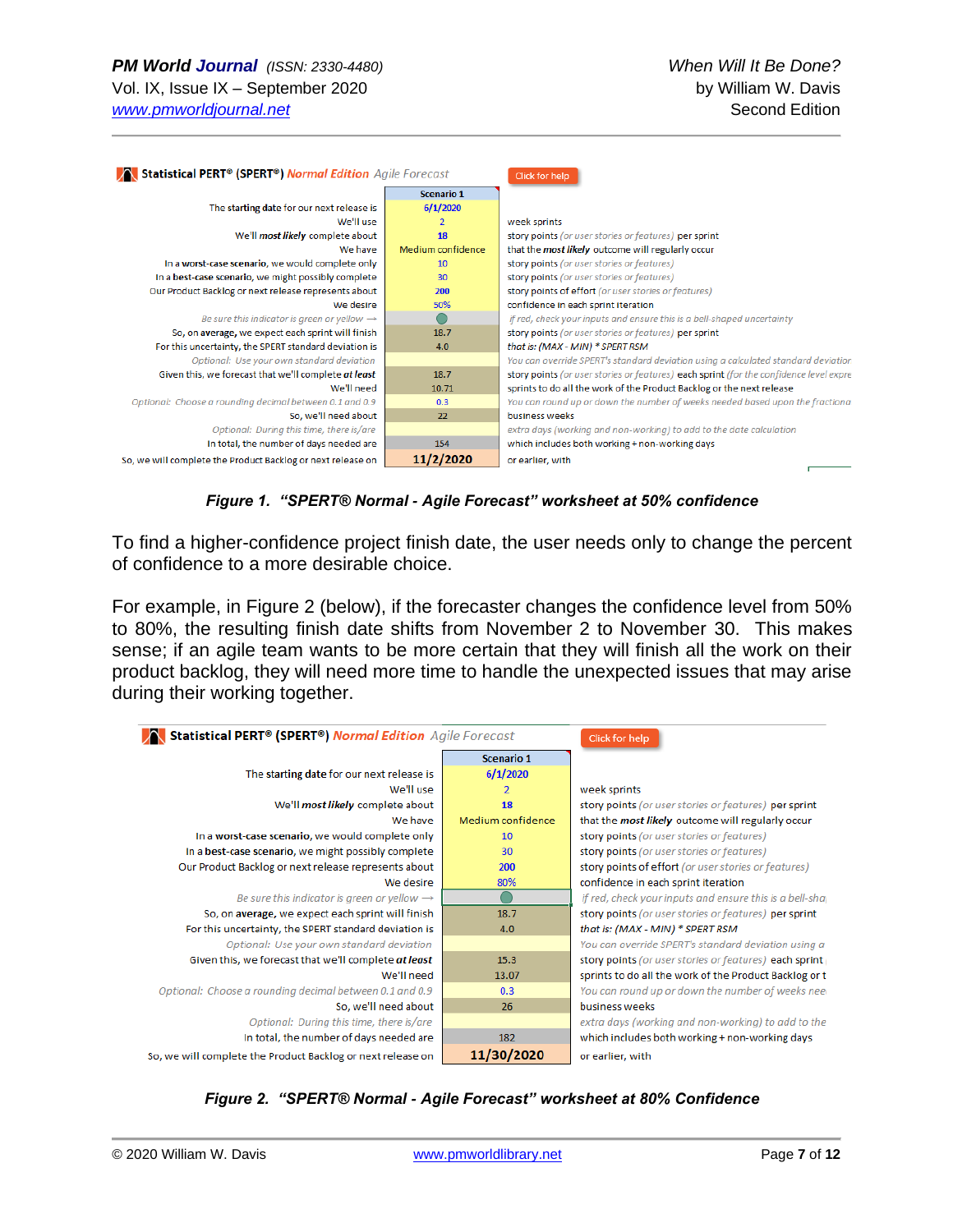A key feature from using a SPERT spreadsheet is that the forecaster can apply their own subjective judgment about the uncertainty they are estimating. The "Agile Forecast" worksheet lets the user choose from among 10 different subjective judgments about *how likely* the most likely outcome really is. If an agile team has had difficulty completing their planned work at the end of their iteration time-box, then the forecaster may choose a subjective choice like "Low Confidence" or "Very Low Confidence" that the team will match or come close to matching their historical velocity. Conversely, if the team has established a regular cadence and experiences relatively little variation in what they are able to achieve in each iteration, the forecaster may have "Medium-High Confidence" or "High Confidence" that the team will match or come close to matching their historical velocity.

The forecaster's subjective judgment about *how likely* the most likely outcome really is will change the underlying standard deviation that the SPERT spreadsheet automatically creates to represent the uncertainty's variation. The size of the standard deviation influences the implied shape of the normal distribution bell-curve, and that affects the probabilities associated with the range of possible outcomes.

If a forecaster knows how to calculate the standard deviation from the team's historical velocity (by simply using Excel's STDEV.P function), they can optionally insert the true standard deviation value into this worksheet (row 14) and the explicit standard deviation will override the SPERT-generated standard deviation.

# **VISUAL FORECASTING USING A PROBABILISTIC BURN-UP CHART**

The Statistical PERT® Normal Edition's "Burn-up Chart" worksheet allows a user to explore different what-if scenarios using different inputs assumptions. For an agile team that has actual recorded history of performance, using a burn-up chart can show what happens when future performance mimics past performance. But what happens when past performance is not a good indicator of future performance? What if the team's future performance declines? What if it improves?

Using a probabilistic burn-up chart shows more than just the expected outcome for when the agile team will finish their work. Using Statistical PERT® Normal Edition's "Burn-up Chart" worksheet, an agile team can create a flexible, visual forecast to model a range of future possibilities that might occur. Figure 3 is an example of this burn-up chart.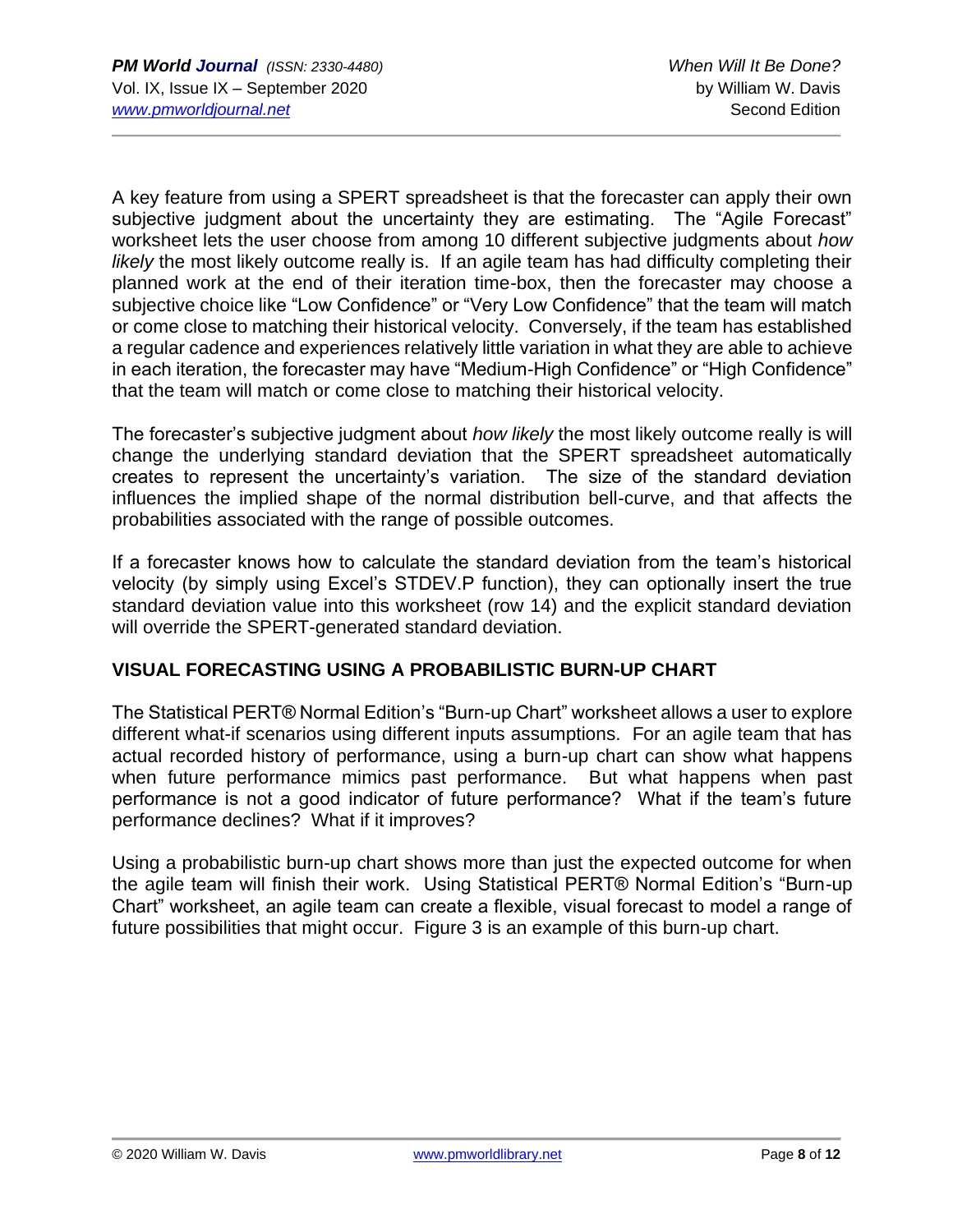

*Figure 3. "SPERT® Normal - Burn-up Chart" worksheet*

In Figure 3, the horizontal line that begins at Y-axis value of 300 represents the team's estimate to complete a set of work represented on their product backlog. It could be a major product release, a key feature, or even all the work on the product backlog. Beyond completing backlog items, product backlogs change over time—by removing items that the product owner no longer wants and/or by adding new ideas that the team discovers together—the horizontal line may rise and/or fall over time. The product backlog line represents a time-series sum of both "done" and "undone" product backlog items.

Examining the calendar date values on the X-axis, the product backlog work was increased between June 29 and July 6 but then decreased slightly between July 20 and July 27. This is normal behavior for product backlog management.

The other solid line—a slightly wavering line rising from the bottom-left corner of the chart represents the amount of work completed by this agile team. Since this line has not intersected the horizontal line (which represents the product backlog), the inference is that this agile team still has work to complete. Wherever these two solid lines intersect, that is the point that the agile team has completed all the work included in the forecast.

The dashed and two dotted lines on this probabilistic agile burn-up chart constitute the forecast of the agile team's possible future performance. The dashed line is the expected value line; given the team's historical performance as a baseline, the expected value line is the most likely outcome for future performance. Where the dashed line intersects with the product backlog's horizontal line (August 17) is when the agile team most likely will complete all the work included in this forecast. This outcome is a 50/50 forecast. There is a 50% probability that the agile team will finish on or before August 17 and a 50% probability they will finish after August 17.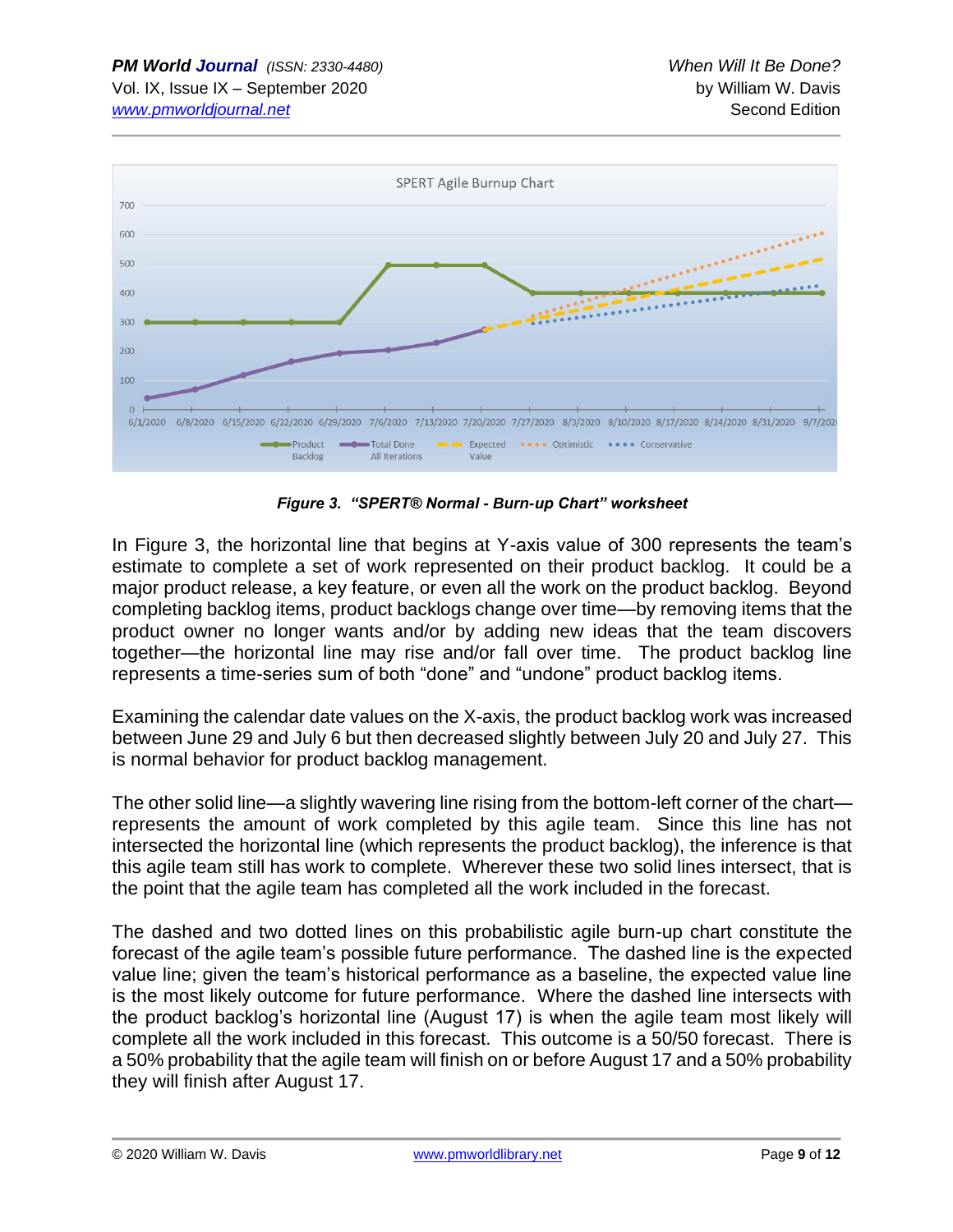The two dotted lines show two other finish date possibilities. One dotted line intersects the product backlog's horizontal line on August 10; this is an aggressive/optimistic possibility which is only 15% probable. The other dotted line intersects the product backlog's horizontal line on August 31; this is a conservative/pessimistic possibility which is 85% probable, meaning that true finish will be on or before August 31 with an 85% likelihood of occurrence. Importantly, the user of a Statistical PERT® spreadsheet can choose any probability values for the aggressive/optimistic and conservative/pessimistic outcomes, and the SPERT® spreadsheet will automatically adjust the burn-up chart accordingly.

With a probabilistic burn-up chart, agile teams can align with key stakeholders on the range of possible and probable outcomes for when they will finish a defined set of work on the product backlog. If key stakeholders do not like what they see in this visual forecast, they and the agile team can work together to find ways to improve the forecast. For instance, the team might need to remove items on the product backlog, de-scope items that stay on the product backlog, add additional team members, or find other, simpler ways to fulfill items that stay on the product backlog.

To create the probabilistic forecast, the forecaster will interact with a table that is on the SPERT "Burn-up Chart" worksheet (Table 1):

| --             |                                                     |                         |                                  |                                               |                                              |                                                     |                                 |                             |                               |
|----------------|-----------------------------------------------------|-------------------------|----------------------------------|-----------------------------------------------|----------------------------------------------|-----------------------------------------------------|---------------------------------|-----------------------------|-------------------------------|
| ID             | <b>Iteration</b><br>(Sprint)<br><b>Finish Dates</b> | <b>Team</b><br>Capacity | <b>Product</b><br><b>Backlog</b> | <b>Actual "Done"</b><br><b>This Iteration</b> | <b>Total "Done"</b><br><b>All Iterations</b> | Prod. Backlog:<br>All To-Do+<br><b>Total "Done"</b> | <b>Expected</b><br><b>Value</b> | Optimistic<br>15.0%<br>47.2 | Conservative<br>85.0%<br>21.6 |
| $\mathbf{1}$   | 6/1/2020                                            |                         | 300                              | 40                                            | 40                                           | 300                                                 |                                 |                             |                               |
| $\overline{2}$ | 6/8/2020                                            |                         | 260                              | 30                                            | 70                                           | 300                                                 |                                 |                             |                               |
| 3              | 6/15/2020                                           |                         | 230                              | 50                                            | 120                                          | 300                                                 |                                 | H N/A                       | #N/A                          |
| 4              | 6/22/2020                                           |                         | 180                              | 45                                            | 165                                          | 300                                                 |                                 | H N/A                       | H N/A                         |
| 5              | 6/29/2020                                           |                         | 135                              | 30                                            | 195                                          | 300                                                 |                                 | H N/A                       | H N/A                         |
| 6              | 7/6/2020                                            |                         | 300                              | 10                                            | 205                                          | 495                                                 |                                 | H N/A                       | #N/A                          |
| $\overline{7}$ | 7/13/2020                                           |                         | 290                              | 25                                            | 230                                          | 495                                                 |                                 | H N/A                       | #N/A                          |
| 8              | 7/20/2020                                           |                         | 265                              | 45                                            | 275                                          | 495                                                 | 275                             | H N/A                       | H N/A                         |
| 9              | 7/27/2020                                           |                         | 125                              |                                               |                                              | 400                                                 | 309                             | 322                         | 297                           |
| 10             | 8/3/2020                                            |                         |                                  |                                               |                                              | 400                                                 | 344                             | 369                         | 318                           |
| 11             | 8/10/2020                                           |                         |                                  |                                               |                                              | 400                                                 | 378                             | 417                         | 340                           |
| 12             | 8/17/2020                                           |                         |                                  |                                               |                                              | 400                                                 | 413                             | 464                         | 361                           |
| 13             | 8/24/2020                                           |                         |                                  |                                               |                                              | 400                                                 | 447                             | 511                         | 383                           |
| 14             | 8/31/2020                                           |                         |                                  |                                               |                                              | 400                                                 | 481                             | 558                         | 404                           |
| 15             | 9/7/2020                                            |                         |                                  |                                               |                                              | 400                                                 | 516                             | 605                         | 426                           |
| 16             |                                                     |                         |                                  |                                               |                                              |                                                     |                                 |                             |                               |

| Statistical PERT <sup>®</sup> (SPERT <sup>®</sup> ) Normal Edition Agile Burnup Chart |  |  |
|---------------------------------------------------------------------------------------|--|--|
|---------------------------------------------------------------------------------------|--|--|

*Table 1. Input table on the "SPERT® Normal - Burn-up Chart" worksheet*

The burn-up table requires these inputs:

• **Iteration (Sprint) Finish Dates**: *The finish dates for future iterations/sprints*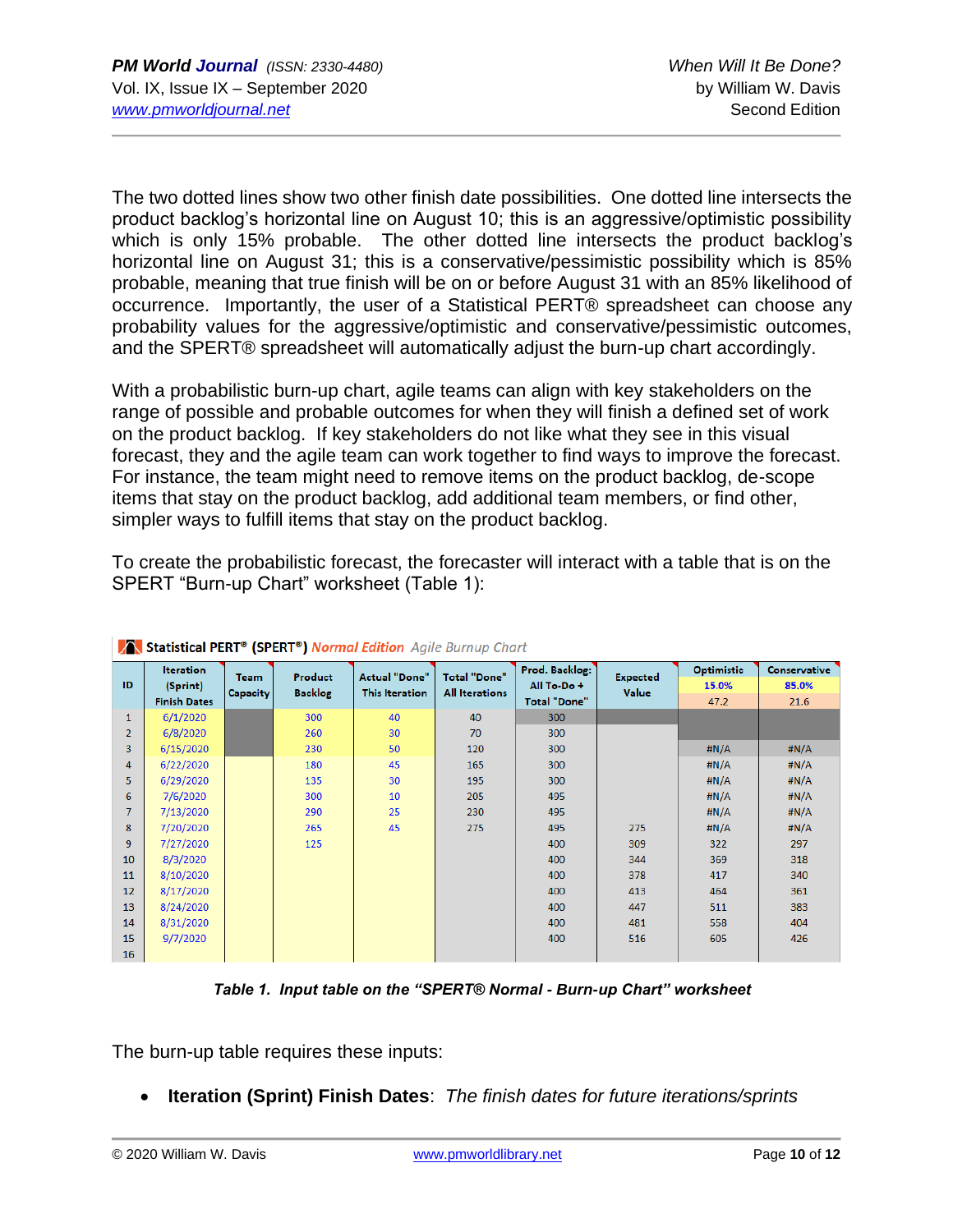- **Product Backlog**: *The current work represented on the product backlog that is within the scope of this forecast*
- **Actual "Done" This Iteration**: *When known, this is a count of actual "Done" work for each iteration, summing product backlog item estimates for "Done" work*

In Table 1, the current sprint has a finish date of July 27, and there are 125 story points of work left to do.. .

Notice the two cells below the labels "**Optimistic**" and "**Conservative**" (top-right corner in Table 1). These are user-enterable probabilities that correspond to the meaning of an aggressive/optimistic finish date or a conservative/pessimistic finish date. By default, they are set at 15% and 85% respectively, but the SPERT forecaster can change these values.

As each iteration completes, the forecaster will enter the sum of estimates for completed product backlog items into Table 1 (under the column heading, "Actual Done This Iteration"). The burn-up chart will update automatically to reflect all completed work, and the forecast of how the agile team might perform in the future will also be updated. Naturally, as the team gets closer to completing all their work, the gap between the "Optimistic" and "Conservative" forecast lines (where they intersect with the "Product backlog" line) will grow narrower as these possibilities converge with the "Expected Value" forecast line because there is less uncertainty about the imminent future.

# **CONCLUSION**

Forecasting is superior to single-outcome estimates. Forecasting shows both the range of possibilities and the probabilities of those possibilities. Forecasting aligns agile teams, organizational leaders, and other key stakeholders by making explicit what the team believes is feasible and infeasible and what their sense of certainty is with respect to their effort in converting product backlog items into working software.

By using Statistical PERT Normal Edition's "Agile Forecast" and "Burnup Chart" worksheets, agile teams can model their planned development efforts and quantitatively answer common questions that organizational leaders have about when new features will be available for deployment or when the project's original scope will be delivered.

# **REFERENCES**

Bauer, J. C. (2017). *Upgrading Leadership's Crystal Ball: Five Reasons Why Forecasting Must Replace Predicting and How to Make the Strategic Change in Business and Public Policy,* Productivity Press, Boca Raton, FL.